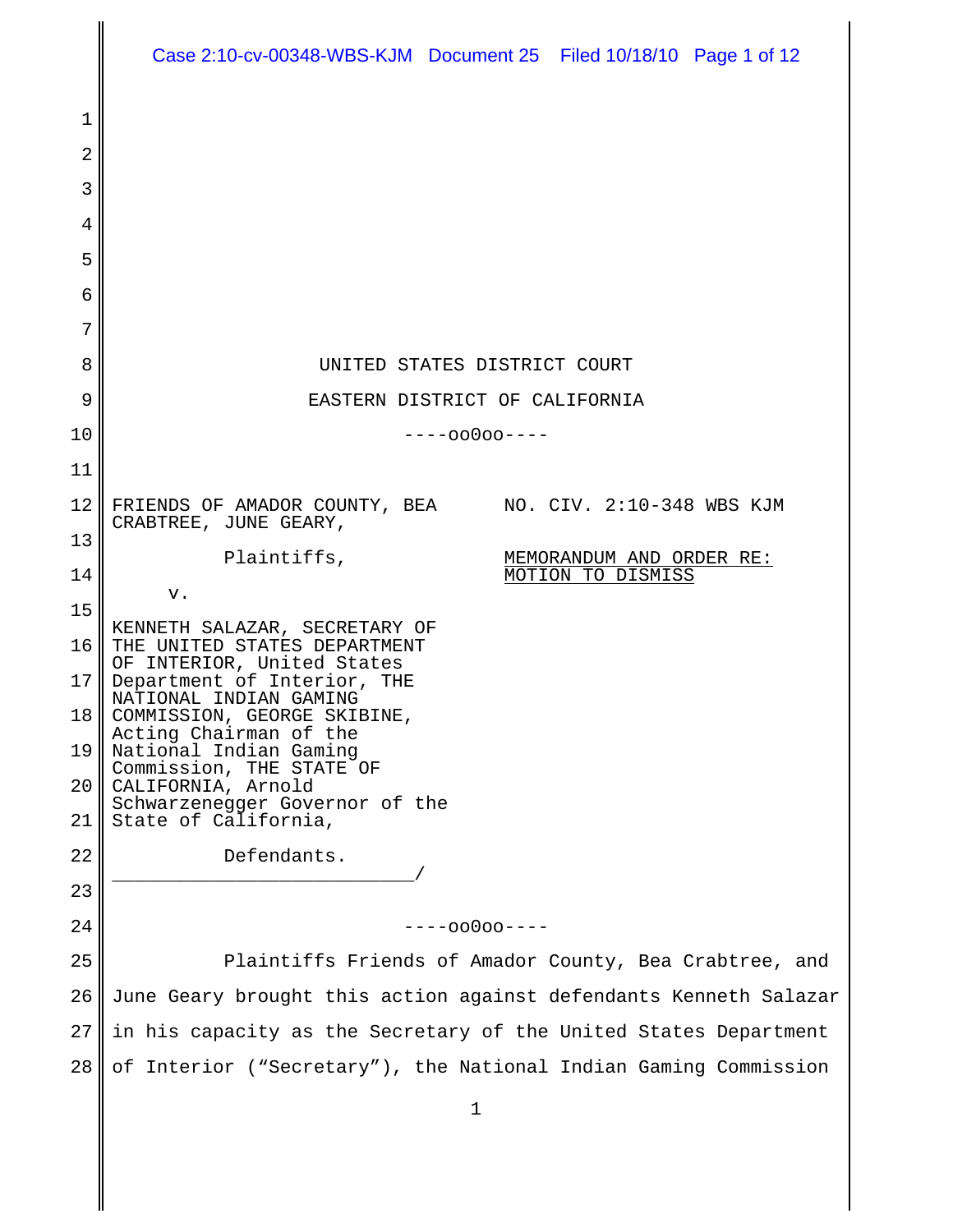# Case 2:10-cv-00348-WBS-KJM Document 25 Filed 10/18/10 Page 2 of 12

1 2 3 4 5 6 7 8 9 10 11 ("NIGC"), and George Skibine (collectively the "Federal Defendants"), as well as the State of California ("State") and Governor Arnold Schwarzenegger ("Governor," collectively the "State Defendants") arising out of plaintiffs' objections to a tribal-state compact allowing the construction of a casino by the Buena Vista Rancheria of Me-Wuk Indians ("Tribe") in Amador County. Presently before the court is the State Defendants' motion to dismiss the Complaint pursuant to Federal Rule of Civil Procedure 12(b)(1) for lack of subject matter jurisdiction, Rule 12(b)(6) for failure to state a claim upon which relief can be granted, and Rule 19 for failure to join a required party.

#### 12 I. Factual and Procedural Background

20

13 14 15 16 17 18 19 In 1999, then-California Governor Gray Davis entered into a series of tribal-state compacts with fifty-nine different Indian tribes, including the Tribe, allowing class III gaming<sup>1</sup> on tribal land pursuant to the compacting requirements of the Indian Gaming Regulatory Act ("IGRA"), 25 U.S.C. §§ 2701-2721. (Compl. ¶ 22.) These compacts were subsequently ratified by the California legislature.  $(Id.)$  In August 2004, the Tribe and the

<sup>21</sup> 22 23 24 25 26 27 28  $1$  Three classes of gaming are subject to regulation under IGRA. Class I gaming includes "social games solely for prizes of minimal value or traditional forms of Indian gaming," 25 U.S.C. §  $2703(6)$ , and is subject to solely tribal regulation. Id. § 2710(a)(1). Class II gaming is regulated through joint federaltribal regulation,  $id. \$  § 2710(a)(2), and includes bingo and other similar games and card games that are "explicitly authorized" or "are not explicitly prohibited by laws of the State . . . but only if such card games are played in conformity" with the state's laws and regulations. Id. § 2703(7). Class III gaming includes "all forms of gaming that are not class I gaming or class II gaming," such as casino games, slot machines, and lotteries, id. § 2703(8), and can only be authorized through a tribal-state compact, subject to federal approval and oversight. Id. § 2710(d)(1).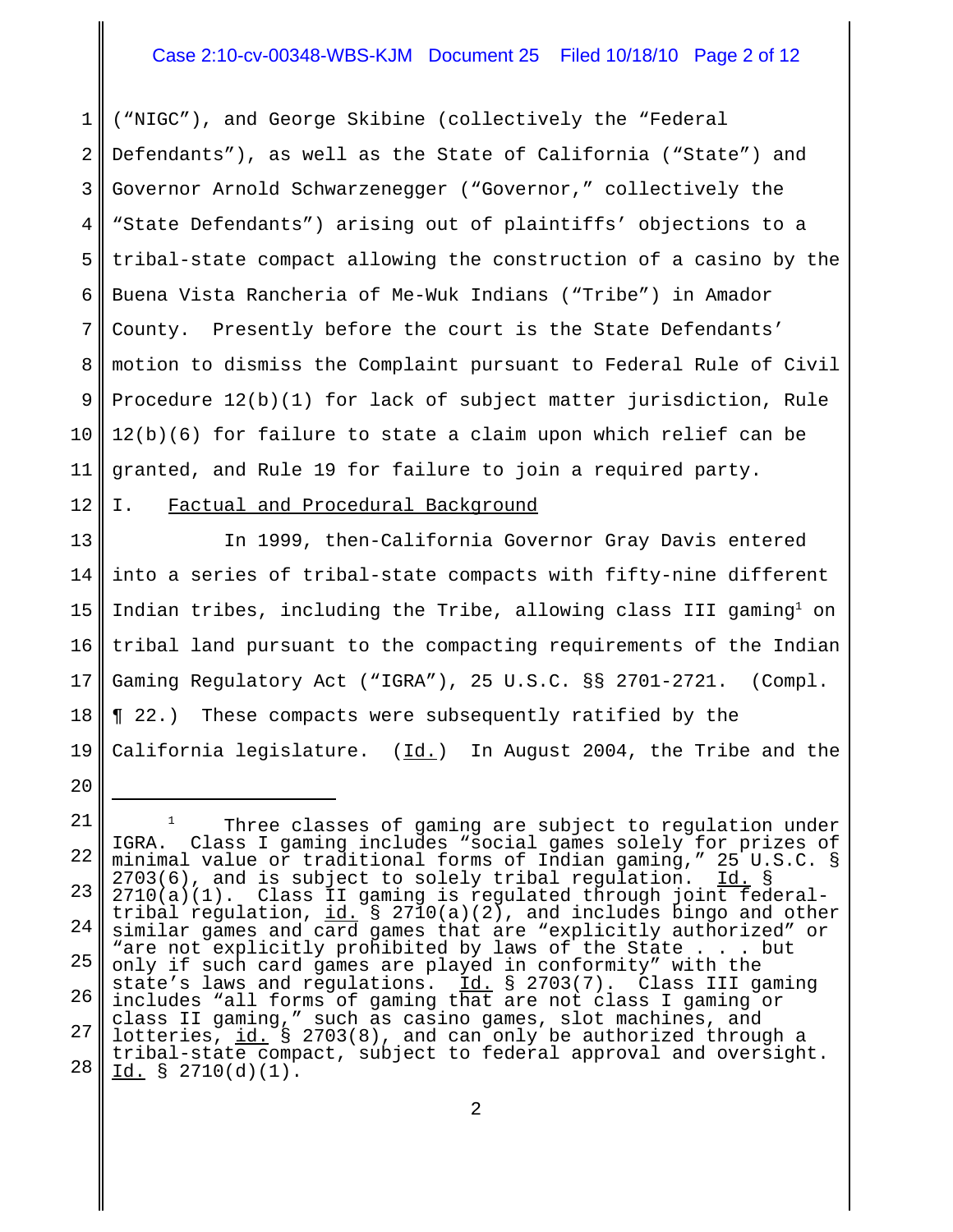# Case 2:10-cv-00348-WBS-KJM Document 25 Filed 10/18/10 Page 3 of 12

1 2 3 4 5 6 7 Governor negotiated and completed an amended compact (the "Compact"), which was ratified by the California legislature and submitted to the Secretary as required by IGRA in September 2004. See Cal. Gov't Code § 12012.45. The Secretary then approved the Compact, which became effective as a matter of law. Notice of Approved Tribal-State Class III Gaming Compact, 69 Fed. Reg. 76004-01 (Dec. 20, 2004).

8 9 10 11 12 13 14 15 16 17 18 19 20 21 22 23 Plaintiffs allege that the Compact between the State and the Tribe is illegal under IGRA. The Complaint alleges that the Tribe's land is not eligible for class III gaming because it is owned in fee simple, not in trust by the federal government, and accordingly is not "Indian land" as required under the statute. (Compl. ¶¶ 8-9.) The Complaint further claims that the Tribe's federal recognition is invalid because it was established by individuals who were not true descendants of the Buena Vista Rancheria of Me-Wuk Indians and alleges that plaintiffs Crabtree and Geary are true descendants of the peoples who lived on the Buena Vista Rancheria land. (Id. ¶¶ 16-18.) Plaintiffs accordingly allege that the Federal Defendants' approval of class III gaming on the Tribe's land was arbitrary, capricious, and contrary to IGRA and that the State Defendants acted unlawfully when they determined that the Tribe was eligible for class III gaming and entered into the Compact.  $(\underline{Id.} \P \P \ I0, 22-27.)$ 

24 25 26 27 The Complaint alleges four causes of action. The first claim alleges that both the Federal and State Defendants violated IGRA by approving class III gaming on ineligible lands. (Id. 1) 34.) The second claim alleges that the State Defendants violated

28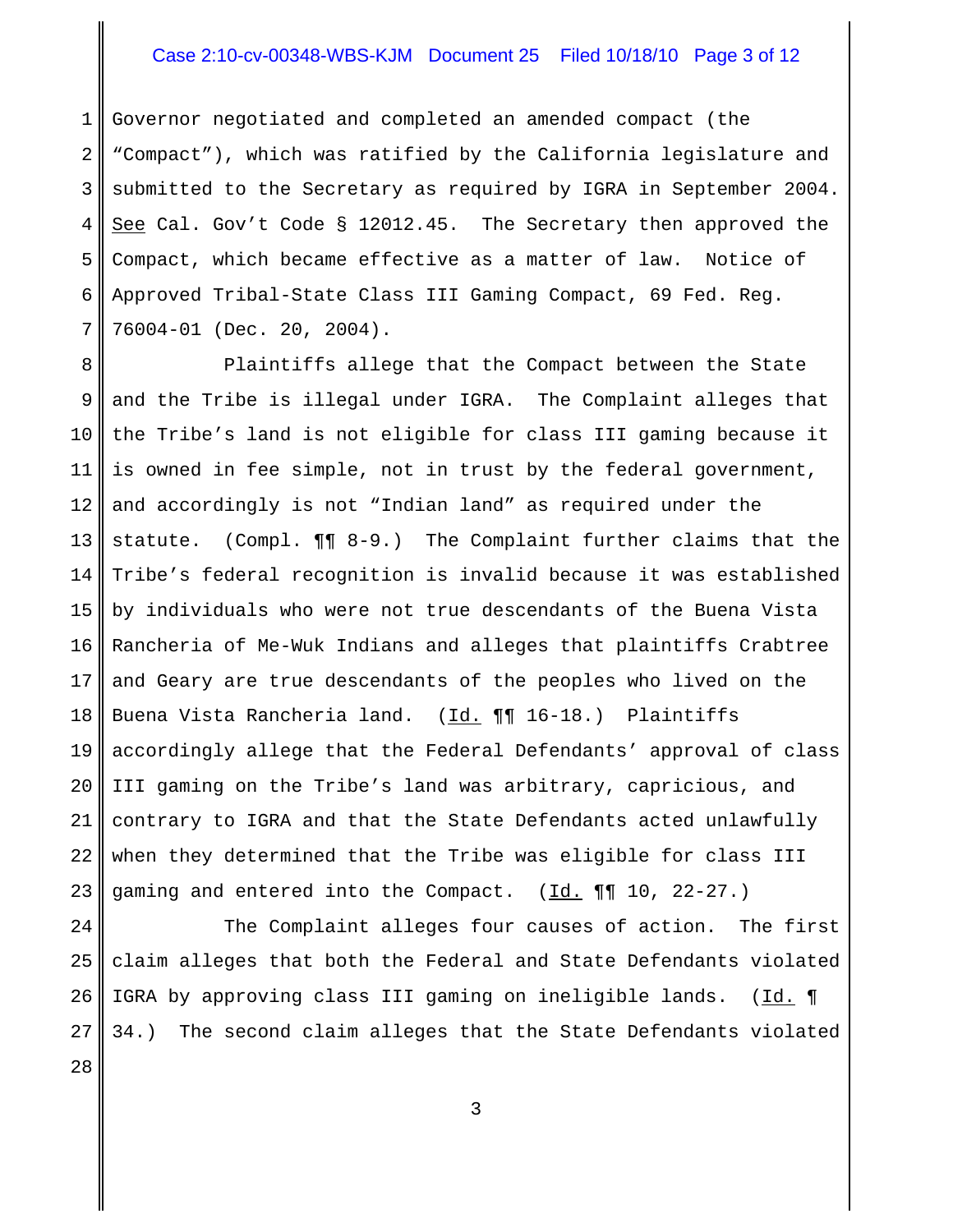## Case 2:10-cv-00348-WBS-KJM Document 25 Filed 10/18/10 Page 4 of 12

1 2 3 4 5 6 7 8 9 10 11 12 13 14 15 16 17 18 article IV, section 19 of the California Constitution<sup>2</sup> by approving an illegal tribal-state compact because the Tribe is ineligible for class III gaming under IGRA. (Id. ¶ 36.) Plaintiffs' third claim alleges that the approval of the Tribe's gaming ordinance and the Compact violated the Administrative Procedure Act ("APA"), 5 U.S.C. §§ 500-596, because such approval was arbitrary and capricious and in violation of IGRA. ( $\underline{Id.}$   $\P$ 42.) The fourth claim alleges that the Governor failed to make the necessary determination required by § 2719 of IGRA that the proposed gaming would not be detrimental to the surrounding community.  $(\underline{Id.} \P \P \negthinspace 50-52.)$  The Complaint requests the court to declare that the Tribe's land is not eligible for gaming under IGRA, that the Compact is invalid under IGRA and APA, and that the environmental assessment of the land was inadequate. The Complaint also asks the court to enjoin the Tribe from further pursuit of class III gaming on its land and create a constructive trust over funds currently being paid to the Tribe. The State Defendants now move to dismiss plaintiffs' first, second, and

22 <sup>2</sup> Article IV, section 19 of the California Constitution provides in relevant part:

- [T]he Governor is authorized to negotiate and conclude compacts, subject to ratification by the Legislature, for the operation of slot machines and for the conduct of lottery games and banking and percentage card games by federally recognized Indian tribes on Indian lands in California in accordance with federal law. Accordingly, slot machines, lottery games, and banking and percentage card games are hereby permitted to be conducted and operated on tribal lands subject to those compacts.
- 28 Cal. Const. art IV § 19(f).

19

20

21

23

24

25

26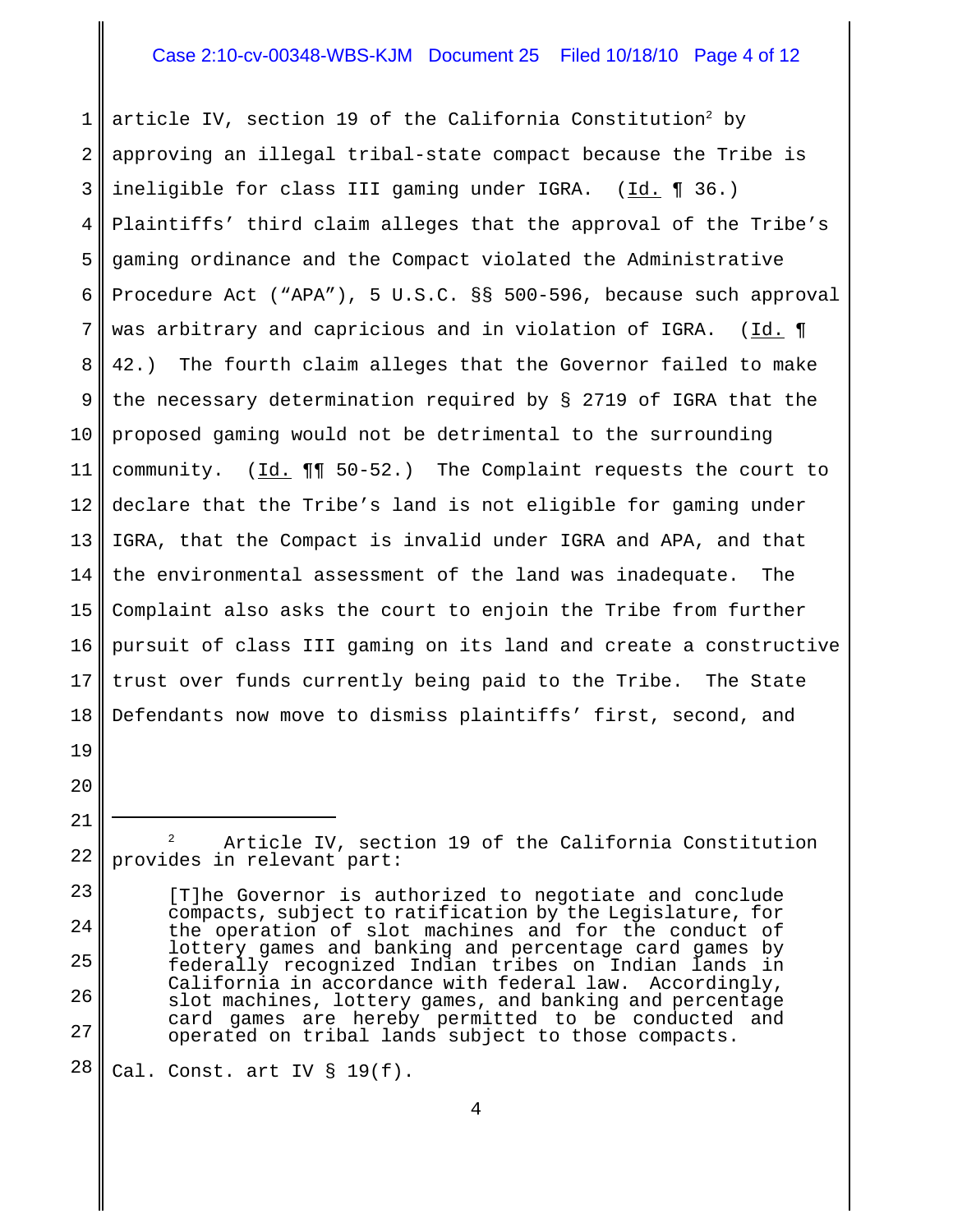# Case 2:10-cv-00348-WBS-KJM Document 25 Filed 10/18/10 Page 5 of 12

1 2 fourth causes of action<sup>3</sup> pursuant to Federal Rules of Civil Procedure 12(b)(1), 12(b)(6), and 19.

3 II. Discussion

4

5

A. Motion to Dismiss for Lack of Subject Matter Jurisdiction

6 7 8 9 10 11 12 13 14 "Federal courts are courts of limited jurisdiction. They possess only that power authorized by Constitution and statute." Kokkonen v. Guardian Life Ins. Co. of Am., 511 U.S. 375, 377 (1994). The court is presumed to lack jurisdiction unless the contrary appears affirmatively from the record. DaimlerChrysler Corp. v. Cuno, 547 U.S. 332, 342 n.3 (2006). Consistent with these basic jurisdictional precepts, the Ninth Circuit has articulated the standard for surviving a motion to dismiss for lack of jurisdiction as follows:

15 16 17 18 19 20 When subject matter jurisdiction is challenged under Federal Rule of Civil Procedure  $12(b)(1)$ , the plaintiff has the burden of proving jurisdiction in order to survive the motion. A plaintiff suing in a federal court must show in his pleading, affirmatively and distinctly, the existence of whatever is essential to federal jurisdiction, and, if he does not do so, the court, on having the defect called to its attention or on discovering the same, must dismiss the case, unless the defect be corrected by amendment.

21 22 23 24 Tosco Corp. v. Cmtys. for a Better Env't, 236 F.3d 495, 499 (9th Cir. 2001), abrogated on other grounds by Hertz Corp. v. Friend, ––- U.S. ----, 130 S. Ct. 1181 (2010) (internal citations and internal quotation marks omitted). Additionally, "[i]f the court

- 25
- 26

27

The State Defendants do not challenge plaintiffs' third cause of action for violation of the APA, because it is only alleged against the Federal Defendants and because the APA cannot be used to review the decisions of state government agencies. See 5 U.S.C. § 701(b)(1).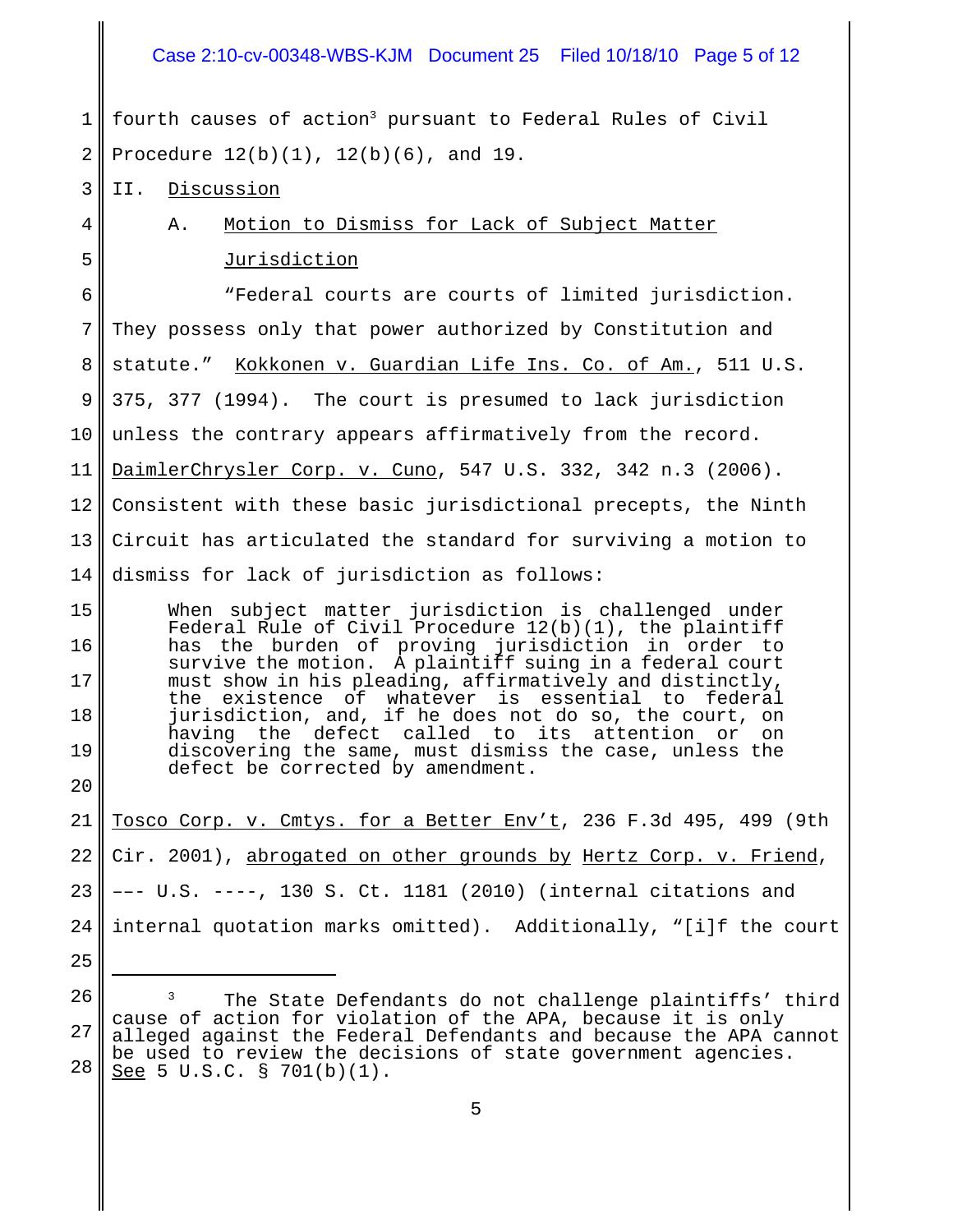#### Case 2:10-cv-00348-WBS-KJM Document 25 Filed 10/18/10 Page 6 of 12

1 2 determines at any time that it lacks subject-matter jurisdiction, the court must dismiss the action." Fed. R. Civ. P. 12(h)(3).

3 4 5 6 7 8 The Eleventh Amendment to the United States Constitution provides: "The Judicial power of the United States shall not be construed to extend to any suit in law or equity, commenced or prosecuted against one of the United States by Citizens of another State, or by Citizens or Subjects of any Foreign State."

9 10 11 12 13 14 15 16 17 18 19 Eleventh Amendment immunity poses "a bar to federal jurisdiction over suits against non-consenting States." Alden v. Maine, 527 U.S. 706, 730 (1999). Sovereign immunity extends to suits in federal court against a state by its own citizens as well as by citizens of another state. Edelman v. Jordan, 415 U.S. 651, 662-63 (1974). This jurisdictional bar applies to suits "in which the State or one of its agencies or departments is named as the defendant" and "applies regardless of the nature of the relief sought," Pennhurst State Sch. & Hosp. v. Halderman, 465 U.S. 89, 100 (1984), including suits for equitable relief. Cory v. White, 457 U.S. 85, 91 (1982).

20 21 22 23 24 25 26 27 28 "The Eleventh Amendment immunity is designed to allow a state to be free to carry out its functions without judicial interference directed at the sovereign or its agents."  $V. O.$ Motors, Inc. v. Cal. State Bd. of Equalization, 691 F.2d 871, 872 (9th Cir. 1982). While California has waived its immunity from suit by tribes asserting claims related to tribal-state compacts, Cal. Gov't Code § 98005, the State has not waived its immunity from suit by individuals claiming a Compact violates IGRA or the California Constitution. Accordingly, any such claims alleged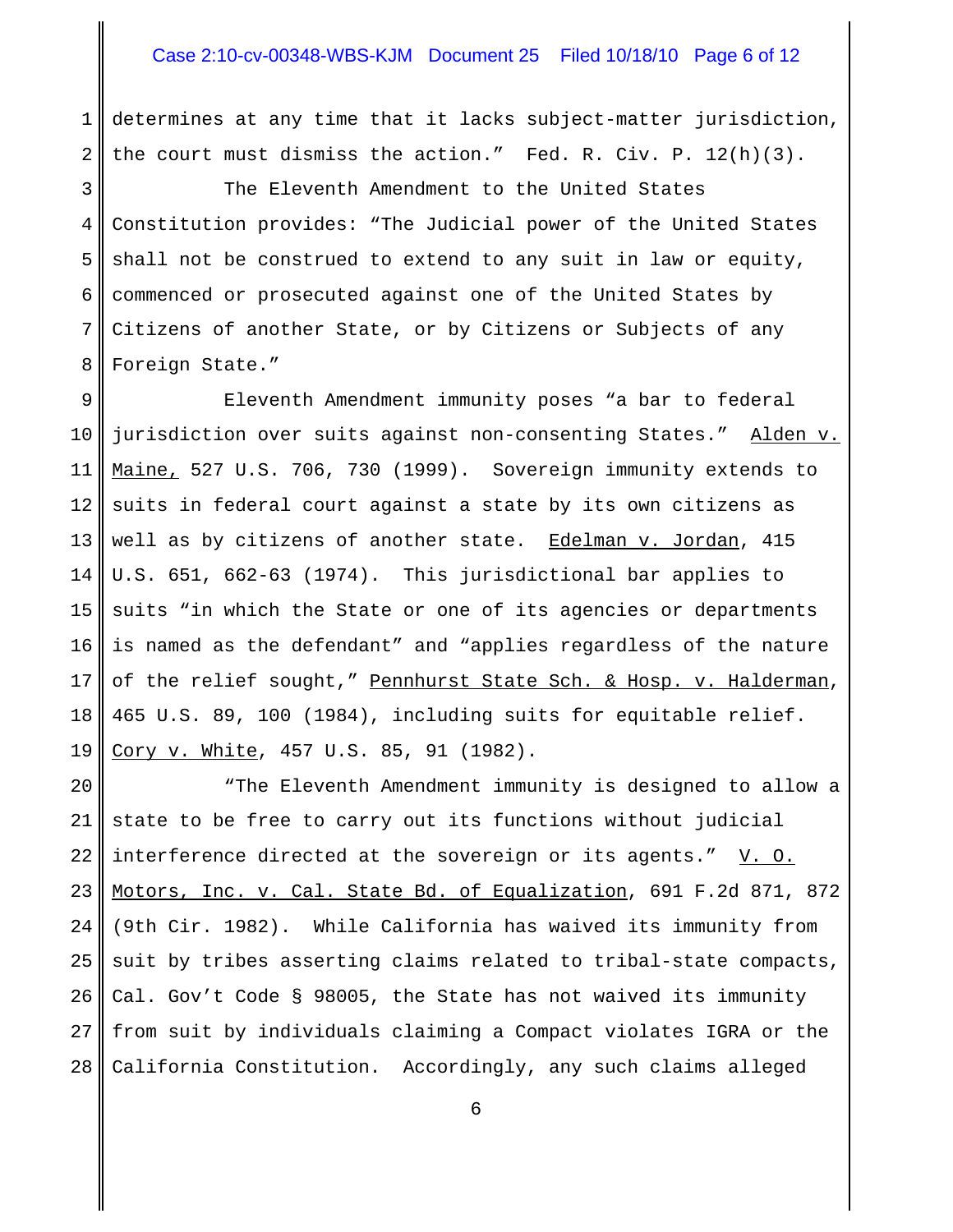# Case 2:10-cv-00348-WBS-KJM Document 25 Filed 10/18/10 Page 7 of 12

1 2 3 4 directly against the State are barred. See Seminole Tribe of Fla. v. Florida, 517 U.S. 44, 47 (1996) (holding that Congress's enactment of IGRA could not abrogate a state's sovereign immunity).

5 6 7 8 9 10 11 12 13 14 15 16 17 However, "[g]enerally injunctions against state officers are not barred by the Eleventh Amendment." Taylor v. Westly, 402 F.3d 924, 930 (9th Cir. 2005) (citing Ex parte Young, 209 U.S. 123 (1908)). This exception is premised on the notion that "no state could or would authorize a state officer to act contrary to the federal Constitution, so any such action would be ultra vires  $\ldots$  ." Id. To determine whether "the doctrine of Ex Parte Young avoids an Eleventh Amendment bar to suit, a court need only conduct a straightforward inquiry into whether [the] complaint alleges an ongoing violation of federal law and seeks relief properly characterized as prospective." ACS of Fairbanks, Inc. v. GCI Commc'n Corp., 321 F.3d 1215, 1216-17 (9th Cir. 2003) (citation omitted).

18 19 20 21 22 23 24 25 26 27 28 Plaintiffs have alleged that the Governor violated federal law--IGRA--when he approved the Compact to allow the Tribe's class III gaming plans. Taking plaintiffs' allegations as true, the Governor acted ultra vires and is properly subject to suit under Ex parte Young. See Artichoke Joe's v. Norton, 216 F. Supp. 2d 1084, 1110 (E.D. Cal. 2002). Plaintiffs' first and fourth claims allege that the Governor violated IGRA when he entered into the Compact with the Tribe, and thus plaintiffs ask the court to declare the Compact invalid, enjoin any future action related to the Tribe's planned casino, and enjoin future payments from the State to the Tribe. Although the Ex parte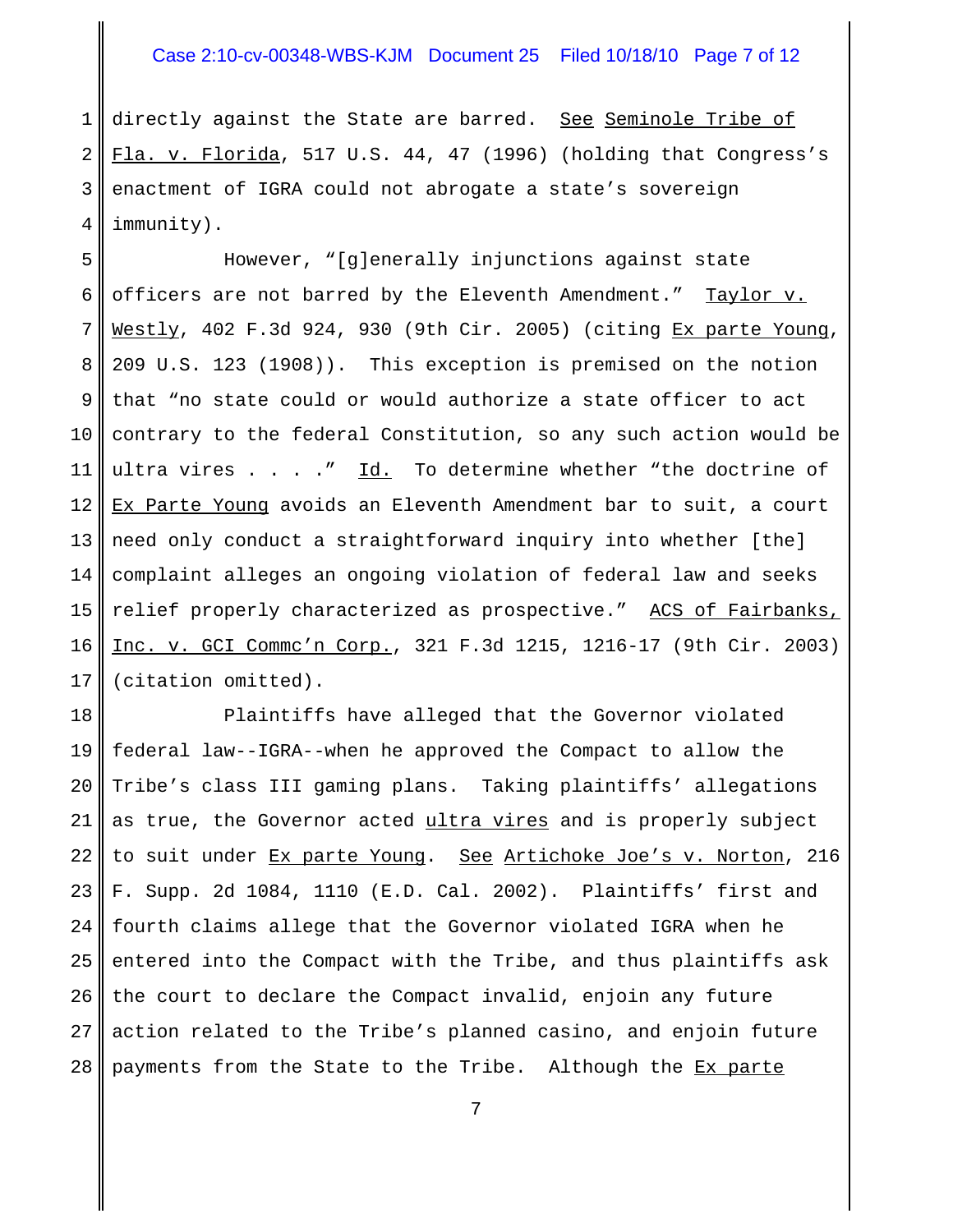# Case 2:10-cv-00348-WBS-KJM Document 25 Filed 10/18/10 Page 8 of 12

1 2 3 4 5 6 7 8 9 10 Young doctrine may not be invoked to provide declaratory relief against a state official for solely past violations of federal law, Green v. Mansour, 474 U.S. 64, 68 (1985), it is appropriate where the past violation of law is accompanied by an ongoing violation of federal law. Papasan v. Allain, 478 U.S. 265, 282 (1986). The declaratory and injunctive relief requested by plaintiffs is appropriate because plaintiffs allege the Governor's decision to approve the Compact continues to violate federal law and presently harms them. See Artichoke Joe's, 216 F. Supp. 2d at 1111.

11 12 13 14 15 16 17 18 19 20 21 22 23 24 25 26 In Seminole Tribe, the Supreme Court held that the Ex parte Young doctrine did not apply to the Seminole Tribe's suit against Florida to enforce § 2710(d)(3) of IGRA "because Congress enacted a remedial scheme,  $\S$  2710(d)(7), specifically designed for the enforcement of that right." Seminole Tribe, 517 U.S. at 76. The Court found that the detailed procedures established by Congress through which a Tribe could resolve grievances arising in the negotiation of tribal-state compacts precluded the Tribe from access to a suit under the Ex parte Young doctrine because that remedy was much broader than the remedies available under IGRA and was therefore inconsistent with the Act. See id. at 74 ("[W]here Congress has prescribed a detailed remedial scheme for the enforcement against a State of a statutorily created right, a court should hesitate before casting aside those limitations and permitting an action against a state officer based upon Ex parte Young.").

27 28 The Seminole Tribe exception to Ex parte Young is inapplicable here. Unlike the provisions at issue in Seminole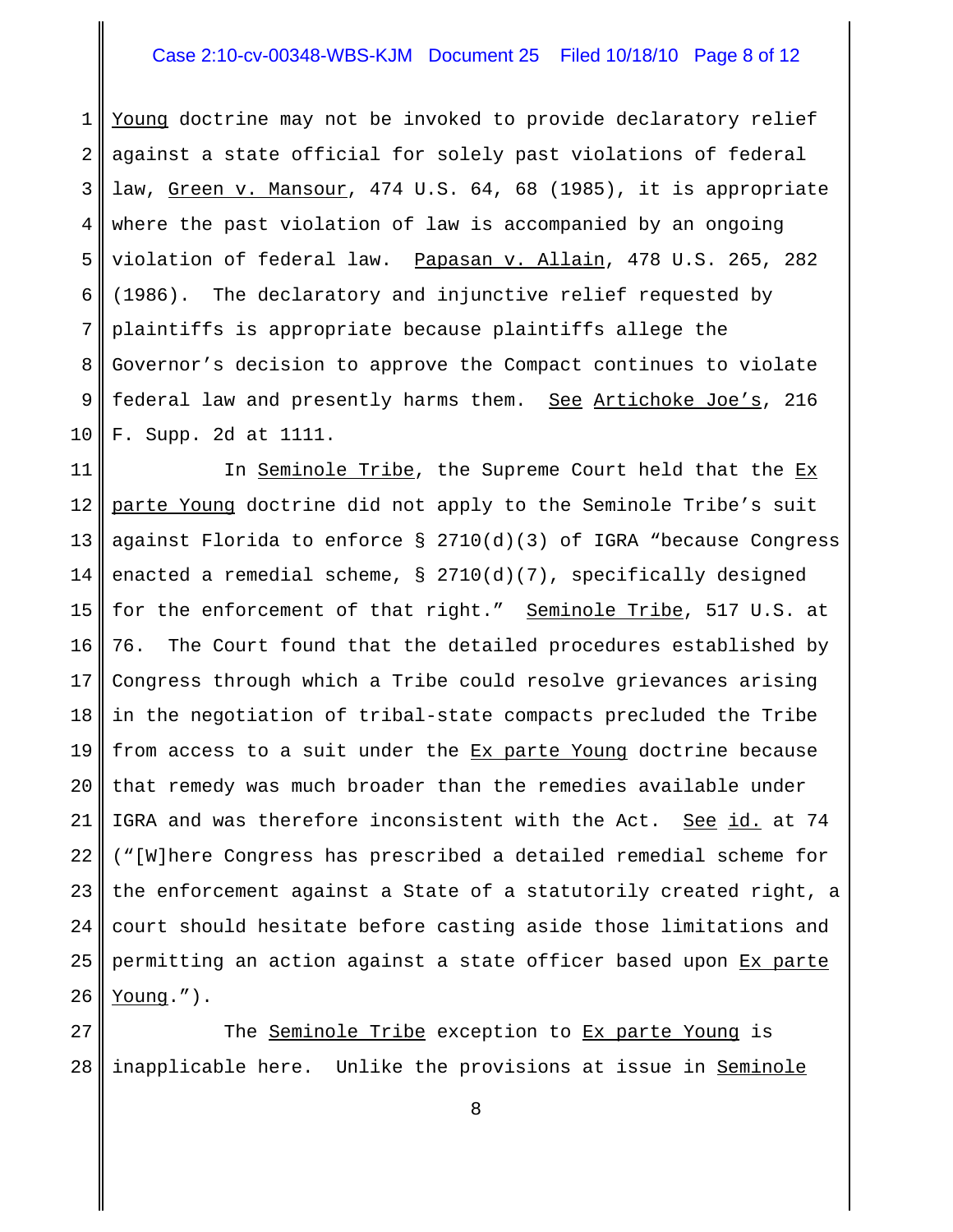# Case 2:10-cv-00348-WBS-KJM Document 25 Filed 10/18/10 Page 9 of 12

1 2 3 4 5 6 7 8 9 10 11 12 Tribe, Congress did not create a detailed remedial scheme to enforce  $\S 2710(d)(1)$ , the section that permits class III gaming by tribes. See Artichoke Joe's, 216 F. Supp. 2d at 1110 n.34. IGRA does not provide a specific method for citizens to challenge the legitimacy of determinations of eligibility for class III gaming and the State Defendants do not identify any section of IGRA that contains the sort of detailed remedial scheme provided in  $\S$  2710(d)(7). See Seminole Tribe, 517 U.S. at 74-75. Accordingly, plaintiffs' first and fourth claims against the Governor for violations of IGRA are not barred by sovereign immunity and are properly brought under the Ex parte Young doctrine.

13 14 15 16 17 18 19 20 21 22 However, because Ex parte Young does not apply to supplemental state law claims, see Pennhurst, 465 U.S. at 120-22, the court will grant the Governor's motion to dismiss based on sovereign immunity with regard to plaintiffs' second claim against him under article IV, section 19 of the California Constitution. See 28 U.S.C. § 1367(c); Ulaleo v. Paty, 902 F.2d 1395, 1400 (9th Cir. 1990) (explaining that it "would offend federalism" and not further the justification for the Ex parte Young exception for a federal court to decide a claim that a state violated its own constitution).

23

B. Motion to Dismiss for Failure to State a Claim

24 25 26 27 28 On a motion to dismiss, the court must accept the allegations in the complaint as true and draw all reasonable inferences in favor of the plaintiff. Scheuer v. Rhodes, 416 U.S. 232, 236 (1974), overruled on other grounds by Davis v. Scherer, 468 U.S. 183 (1984); Cruz v. Beto, 405 U.S. 319, 322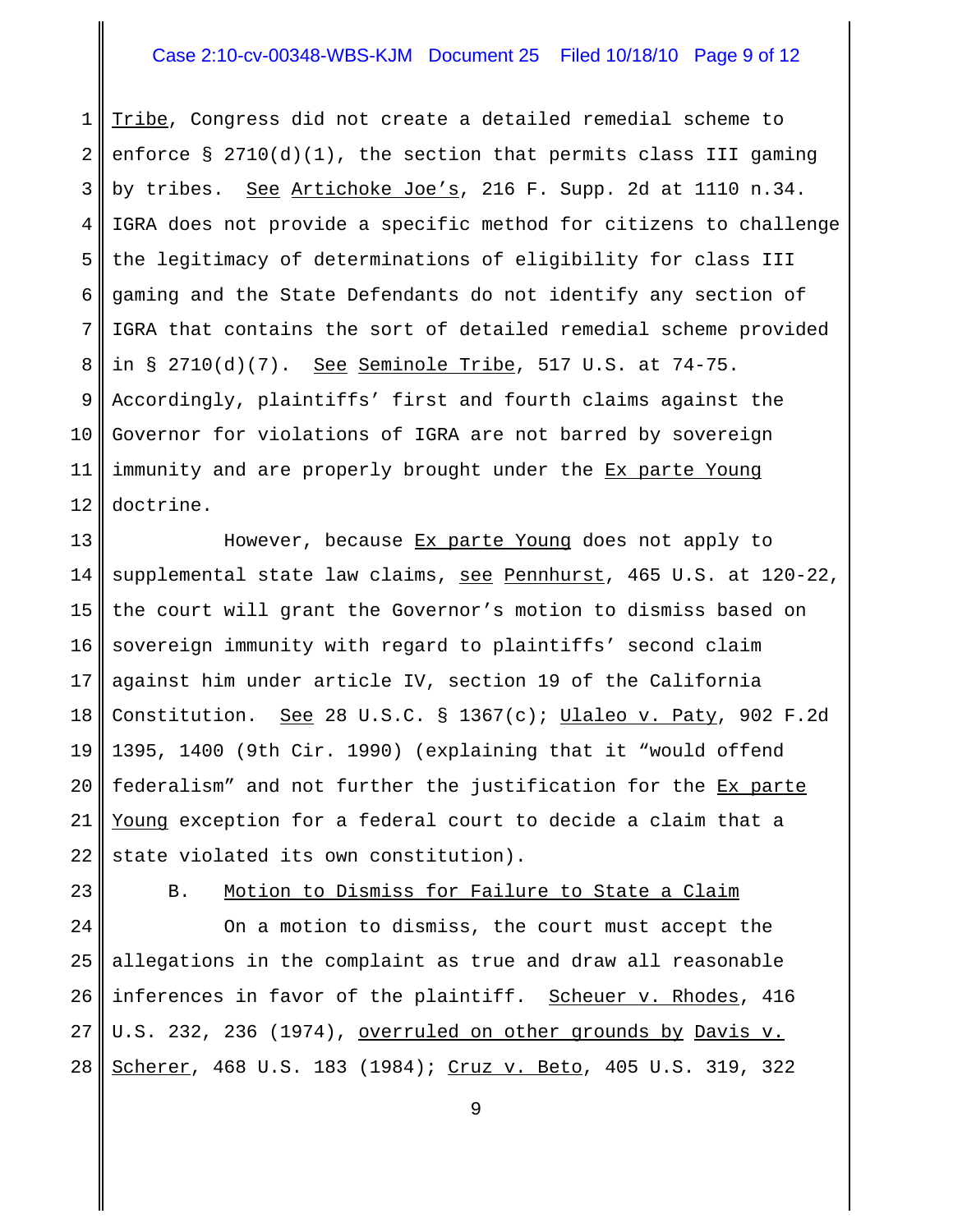## Case 2:10-cv-00348-WBS-KJM Document 25 Filed 10/18/10 Page 10 of 12

1 2 3 4 5 (1972). To survive a motion to dismiss, "a complaint must contain sufficient factual matter, accepted as true, to 'state a claim to relief that is plausible on its face.'" Ashcroft v. Iqbal, --- U.S. ----, 129 S. Ct. 1937, 1949 (2009) (quoting Bell Atlantic Corp v. Twombly, 550 U.S. 544, 570 (2007)).

6 7 8 9 10 11 12 13 14 15 16 17 18 19 20 21 22 23 24 25 As the Supreme Court has noted, "the fact that a federal statute has been violated and some person harmed does not automatically give rise to a private cause of action in favor of that person." Touche Ross & Co. v. Redington, 442 U.S. 560, 568, (1979) (citation omitted). The statute "must either explicitly create a right of action or implicitly contain one." In re Digimarc Corp. Derivative Litigation, 549 F.3d 1223 (9th Cir. 2008). IGRA does not explicitly authorize private individuals to sue under the statute for failure of a state, tribe, or the National Indian Gaming Commission to comply with its provisions. However, IGRA does expressly provide for various causes of action that can be brought by tribes, states, and the federal government for violations of particular provisions of IGRA. Hein v. Captain Grande Band of Diegueno Mission Indians, 201 F.3d 1256, 1260 (9th Cir. 2000); see, e.g., 25 U.S.C. § 2710(d)(7)(A)(ii), (iii) (State and Secretary of the Interior may bring suit); id. § 2711(d) (tribes may bring suit to compel action by Chairman after a time lapse); id. § 2714 (certain decisions made by the Commission are final agency decisions appealable under the APA). To determine whether a private right of action is

26 implied in a statute, a court must consider:

27 28

 $(1)$  whether the plaintiff is "one of the class for whose especial benefit the statute was enacted--that is, benefit the statute was enacted--that is, [whether] the statute create[s] a federal right in favor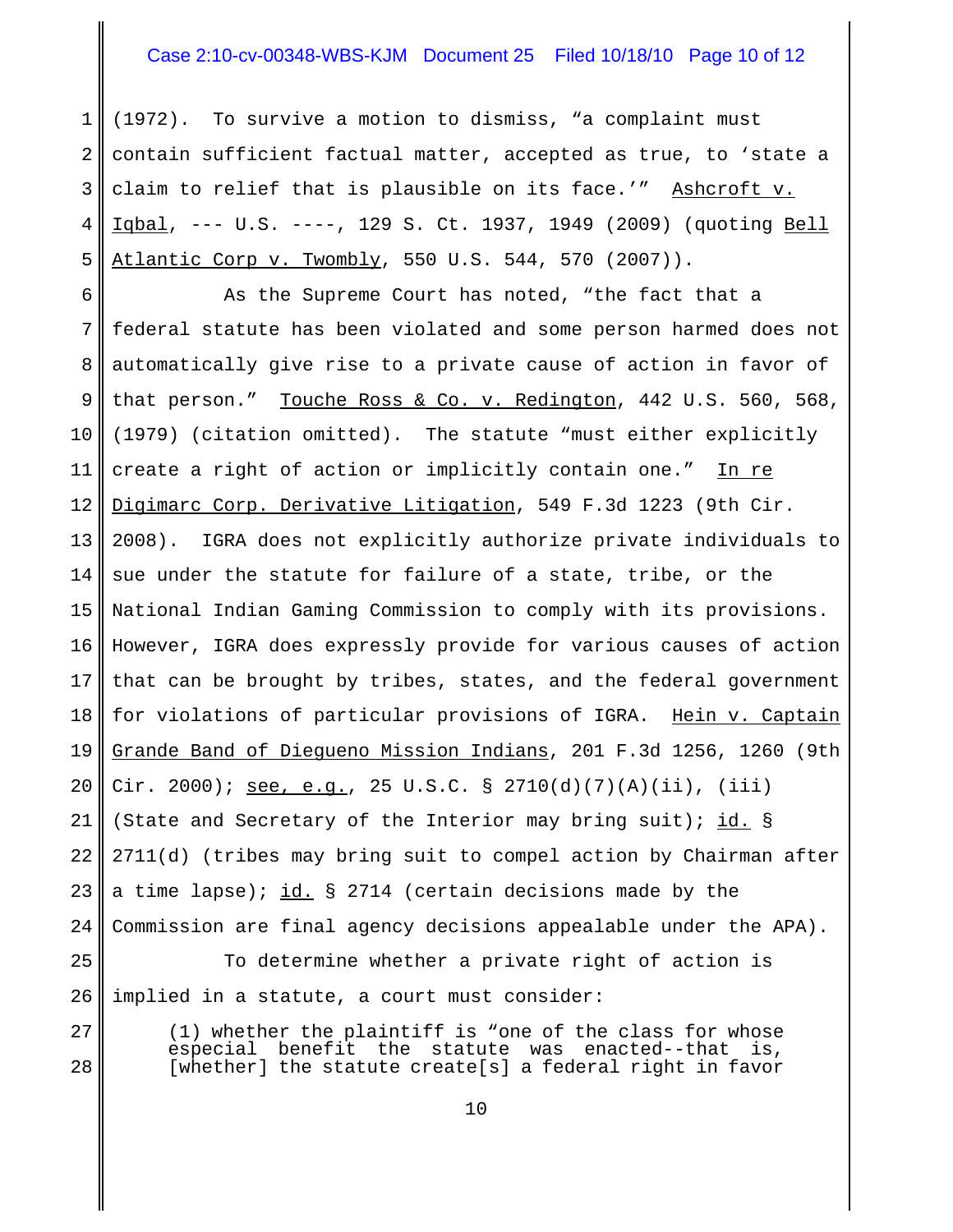# Case 2:10-cv-00348-WBS-KJM Document 25 Filed 10/18/10 Page 11 of 12

of the plaintiff"; (2) whether "there [is] any indication of legislative intent, explicit or implicit, either to create such a remedy or to deny one"; (3) whether the cause of action is "consistent with the underlying purposes of the legislative scheme"; and (4) whether "the cause of action [is] one traditionally relegated to state law, in an area basically the concern of the States, so that it would be inappropriate to infer a cause of action based solely on federal law."

In re Digimarc, 549 F.3d at 1231 (quoting Cort v. Ash, 422 U.S. 66, 78 (1975)). The second factor, legislative intent, is "the key inquiry in this calculus," since the other factors provide indicia of intent. Id. (quoting Opera Plaza Residential Parcel Homeowners Ass'n v. Hoang, 376 F.3d 831, 835 (9th Cir. 2004)).

The Supreme Court has held that "when legislation expressly provides a particular remedy or remedies, courts should not expand the coverage of the statute to subsume other remedies." Nat'l R.R. Passenger Corp. v. Nat'l Assoc. of R.R. Passengers, 414 U.S. 453, 458 (1974). The Ninth Circuit has noted that "where IGRA creates a private cause of action, it does so explicitly," and thus "plaintiffs [cannot] sue for every violation of IGRA by direct action under the statute." Hein, 201 F.3d at 1260.

Had Congress intended for individuals to have a private cause of action to enforce the class III gaming requirements of IGRA, it would have provided for it explicitly, as it did for enforcement of other sections of the Act by tribes, states, and the federal government. See Tamiami Partners, Ltd. v. Miccosukee Tribe of Indians of Fla., 63 F.3d 1030, 1049 (11th Cir. 1995) ("Obviously, then, when Congress wished to provide a private . . . remedy, it knew how to do so and did so expressly.") (quoting

28

1

2

3

4